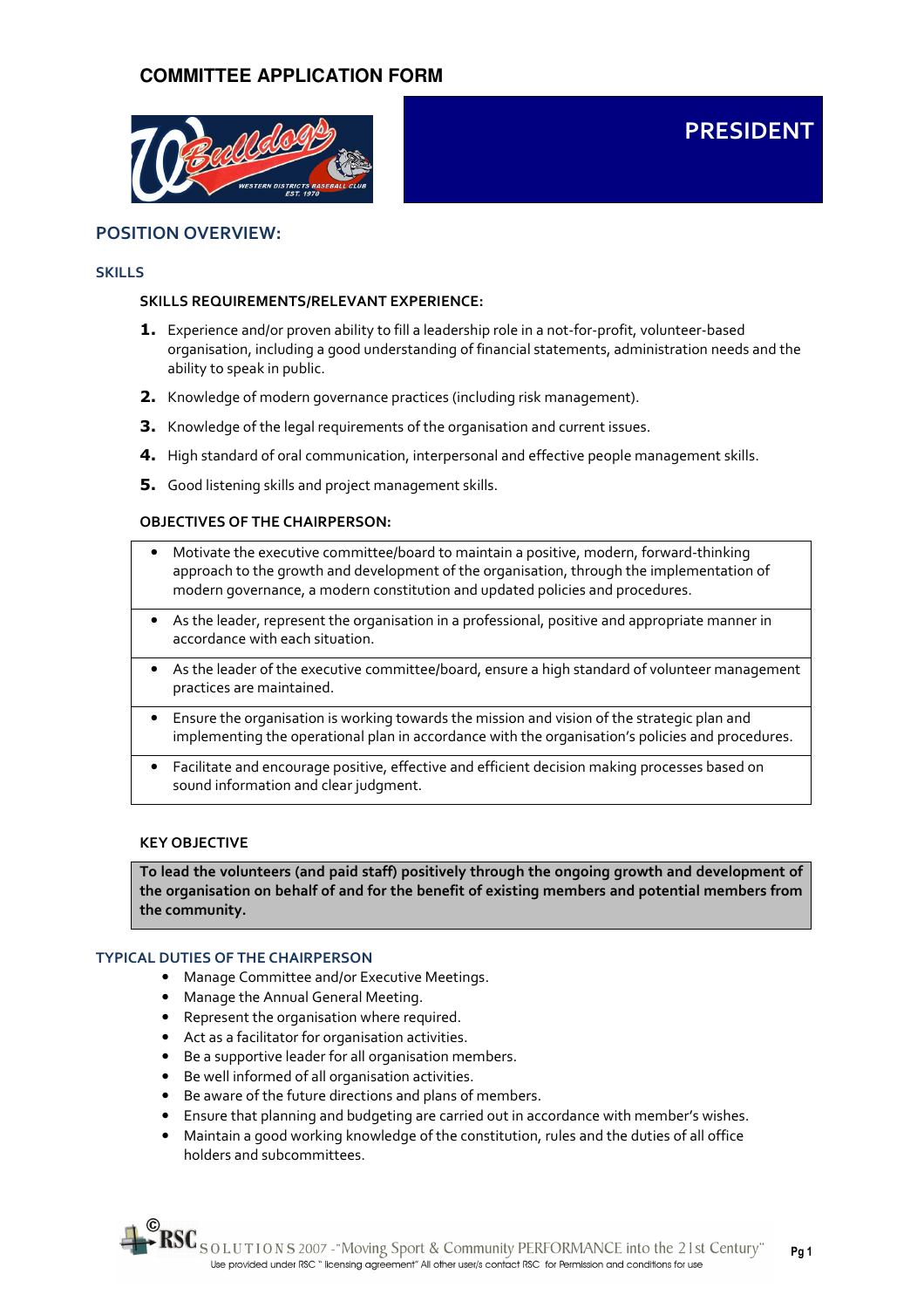#### INCORPORATION AND TYPICAL CONSTITUTIONAL REQUIREMENTS

- Chair General Meetings of the Association.
- Chair meetings of the Management Committee.
- Work with the Committee and staff to provide leadership to the Association.
- Represent the organisation on delegations, at meetings with important external bodies, at important functions and in the media.
- Regularly meet with the staff, based on the principles of mutual support and "no surprises".
- Coordinate the performance planning and assessment process for the staff.
- Manage the implementation and delivery of all policy and procedural needs of the organisation.
- Other duties shared by all committee members.
- Ensure the responsibilities of Association and committee members under the Associations Incorporation Act are discharged:
	- to ensure that the Association maintains a registered office where a document can be served personally (thus it cannot be a post office box) (section 17);
	- to ensure that the Association complies with its rules about calling and holding General Meetings of members (section 57);
	- to prepare financial statements within 6 months of the close of the financial year or more frequently if the rules of the Association so provide (section 59);
	- to arrange for the financial statements to be audited and to be audited by a qualified or approved auditor (section 59);
	- to comply with directions of the Department regarding publication of the annual financial statements (section 59);
	- not to leave the position of Secretary vacant for more than one month (section 65);
	- to ensure that the Secretary resides in Queensland or no more than 65 kilometres from its border (section 66);
	- to notify any change in Secretary within 1 month (section 68);
	- to ensure that the Association holds public liability insurance (section 70);
	- to ensure compliance with the additional accounting requirements under regulation 12 and schedule  $5$ ; and
	- to take all reasonable steps to ensure the incorporated Association complies with the Regulation (regulation 15).
- Prepare for Committee meetings and appropriately participate in meetings.
- Undertake any assignments given by the Management Committee or to them on an individual or group basis.
- Maintain current knowledge about the work of the Association.
- Maintain current knowledge about the environment in which the Association works and key issues.
- Attending Association functions.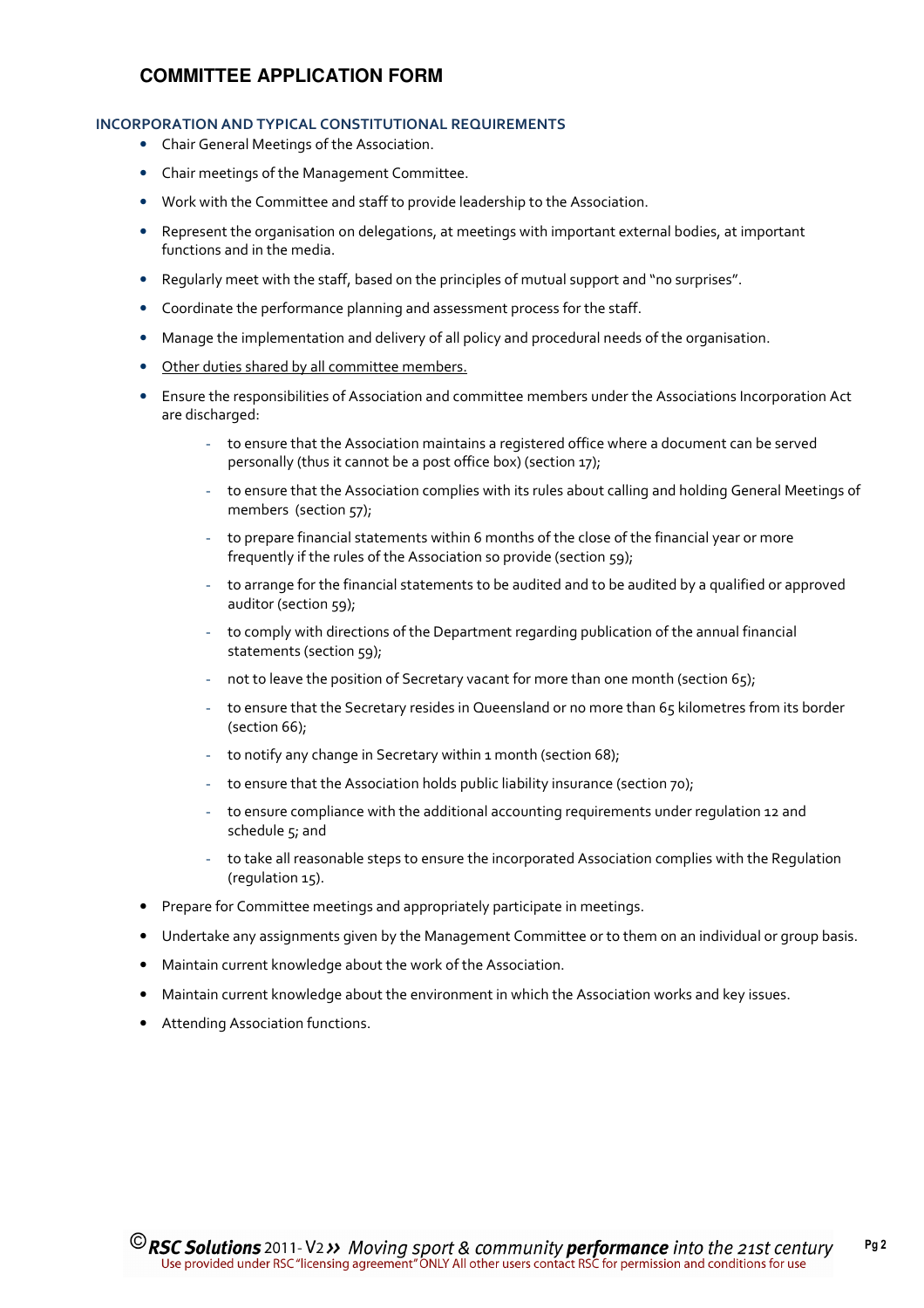# Organisation Name: **WESTERN DISTRICTS BASEBALL CLUB NINCORPORATED**

**DATE/YR** 

# **PRESIDENT**

**2017/18** 

## CURRENT POSITIONS AVAILABLE

- 1. PRESIDENT
- 2. SECRETARY
- 3. TREASURER
- 4. CLUB OPERATIONS
- 5. BASEBALL OPERATIONS

#### APPLICANT'S LEGAL OBLIGATIONS

Note: Any critical omissions within this section by an applicant will be a deemed by the organisation to be an act of deceit and fraud against 'The Association'. Therefore

1) If you have been

- (a) convicted— $(1)$  on indictment; or (2) summarily and sentenced to imprisonment, other than in default of payment of a fine; or (3) under the Bankruptcy Act 1966 (Cwlth) or the law of an external territory or another country, you are a undischarged bankrupt; or (4) have executed a deed of arrangement under the Bankruptcy Act 1966 (Cwlth), part X or a corresponding law of an external territory or another country and the terms of the deed have not been fully complied with; or creditors have accepted a composition under the Bankruptcy Act 1966 (Cwlth), part or a corresponding law of an external territory or another country and a final payment has not been made under the composition
- (b) your rehabilitation period in relation to the conviction or bankruptcy has not expired.

Your application cannot be legally accepted by the Association

# If you have not have been convicted then you may continue completing this application

## **PROCESS**

ELECTRONIC APPLICATIONS ONLY:- (hand written applications will NOT be accepted)

Applications close :- THURSDAY 15 JUNE 2017 at 5.00pm

Form to be completed electronically and forwarded to the Secretary, secretary.westsbaseball@gmail.com via email.

|                            | <b>Applicant's Name</b>                      |        |       |  |  |  |  |
|----------------------------|----------------------------------------------|--------|-------|--|--|--|--|
|                            | <b>Applicant's Contact</b><br><b>Details</b> | Ph:    | Mb:   |  |  |  |  |
|                            |                                              | Email: |       |  |  |  |  |
| <b>APPLICANT'S SUPPORT</b> |                                              |        |       |  |  |  |  |
|                            | <b>MOVED</b><br><b>Name</b>                  |        | email |  |  |  |  |
|                            |                                              |        |       |  |  |  |  |

SECONDED Name email

 $\odot$  RSC Solutions 2011-V2 >> Moving sport & community performance into the 21st century Pg 3 Use provided under RSC "licensing agreement" ONLY All other users contact RSC for permission and conditions for use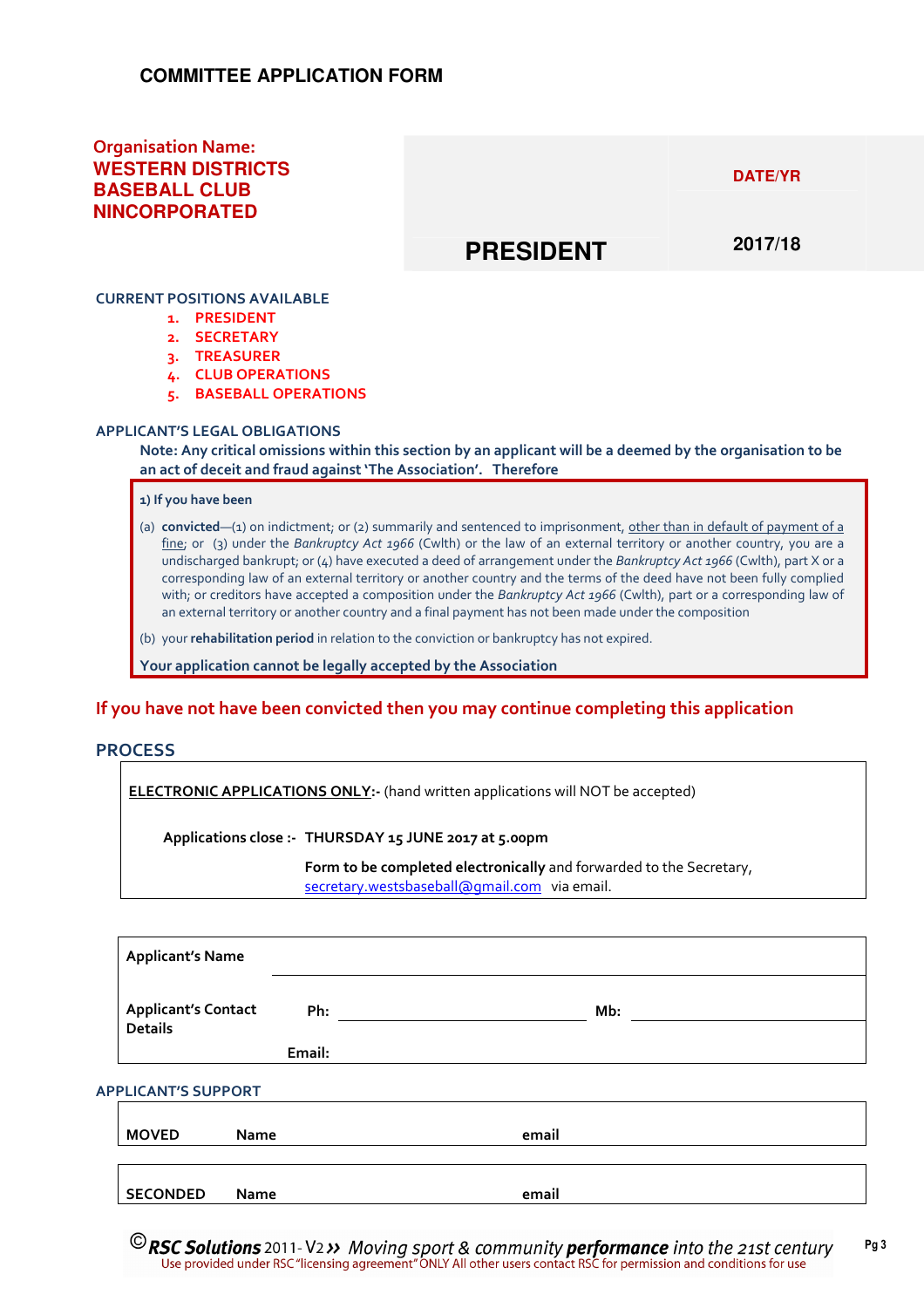| Date application completed and sent |  |  |
|-------------------------------------|--|--|
| <b>THE POSITION</b>                 |  |  |
|                                     |  |  |

APPLICANT'S NAME

## MOTIVATIONS

What currently motivates you to apply for this position?

Your Task is to provide members with samples of your SKILLS AND ABILITY TO FILL THE POSITION samples can be from either a paid or other voluntary work or experiences.

#### QUALITY MANAGEMENT

Your skills and experience in financial management, accountability and process

#### LEADERSHIP SKILLS

1) Your skills and/or experience in people management, leadership or to motive and bring together people

2) Your skills and/or experience in managing difficult situations and/or people

#### CLUB DEVELOPMENT

Your skills and/or experience in relation to managing a sporting club